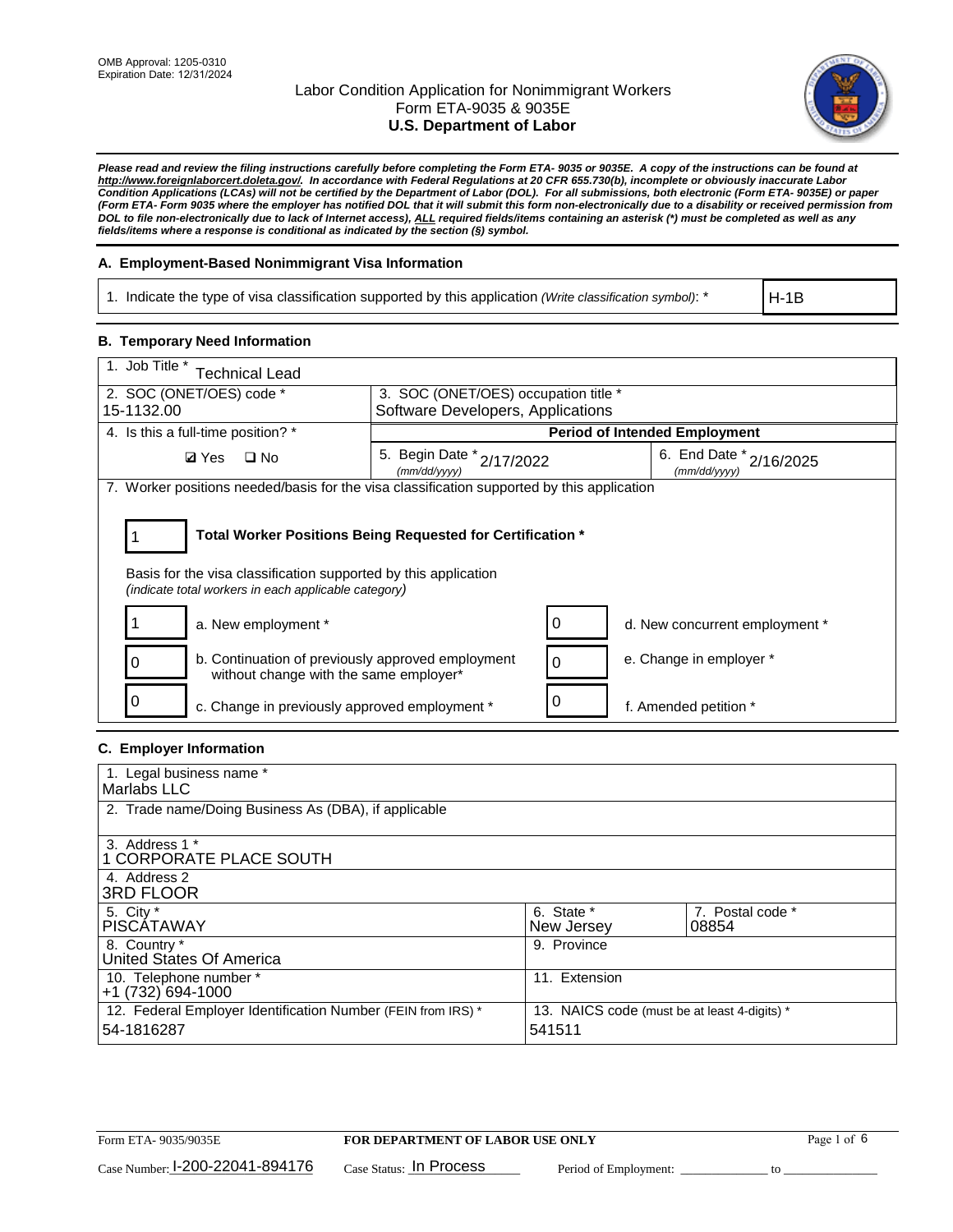

## **D. Employer Point of Contact Information**

**Important Note**: The information contained in this Section must be that of an employee of the employer who is authorized to act on behalf of the employer in labor certification matters. The information in this Section must be different from the agent or attorney information listed in Section E, unless the attorney is an employee of the employer.

| 1. Contact's last (family) name *               | 2. First (given) name * |                          | 3. Middle name(s)         |
|-------------------------------------------------|-------------------------|--------------------------|---------------------------|
| Vidyadharan                                     | Sanjay                  |                          |                           |
| 4. Contact's job title *<br>Chief Legal Officer |                         |                          |                           |
| 5. Address 1 *<br>1 CORPORATE PLACE SOUTH       |                         |                          |                           |
| 6. Address 2<br><b>3RD FLOOR</b>                |                         |                          |                           |
| 7. City *<br><b>PISCÁTAWAY</b>                  |                         | 8. State *<br>New Jersey | 9. Postal code *<br>08854 |
| 10. Country *<br>United States Of America       |                         | 11. Province             |                           |
| 12. Telephone number *                          | 13. Extension           | 14. E-Mail address       |                           |
| +1 (732) 694-1000                               | 1600                    | sanjay@marlabs.com       |                           |

## **E. Attorney or Agent Information (If applicable)**

**Important Note**: The employer authorizes the attorney or agent identified in this section to act on its behalf in connection with the filing of this application.

| 1. Is the employer represented by an attorney or agent in the filing of this application? *<br>If "Yes," complete the remainder of Section E below. |                            |                    |                               | $\Box$ Yes        | <b>Ø</b> No                                          |  |
|-----------------------------------------------------------------------------------------------------------------------------------------------------|----------------------------|--------------------|-------------------------------|-------------------|------------------------------------------------------|--|
| 2. Attorney or Agent's last (family) name §                                                                                                         | 3. First (given) name $\S$ |                    |                               | 4. Middle name(s) |                                                      |  |
| 5. Address 1 §                                                                                                                                      |                            |                    |                               |                   |                                                      |  |
| 6. Address 2                                                                                                                                        |                            |                    |                               |                   |                                                      |  |
| 7. City §                                                                                                                                           |                            | 8. State §         |                               |                   | 9. Postal code §                                     |  |
| 10. Country §                                                                                                                                       |                            | 11. Province       |                               |                   |                                                      |  |
| 12. Telephone number §                                                                                                                              | 13. Extension              | 14. E-Mail address |                               |                   |                                                      |  |
| 15. Law firm/Business name §                                                                                                                        |                            |                    | 16. Law firm/Business FEIN §  |                   |                                                      |  |
| 17. State Bar number (only if attorney) §                                                                                                           |                            |                    | standing (only if attorney) § |                   | 18. State of highest court where attorney is in good |  |
| 19. Name of the highest State court where attorney is in good standing (only if attorney) §                                                         |                            |                    |                               |                   |                                                      |  |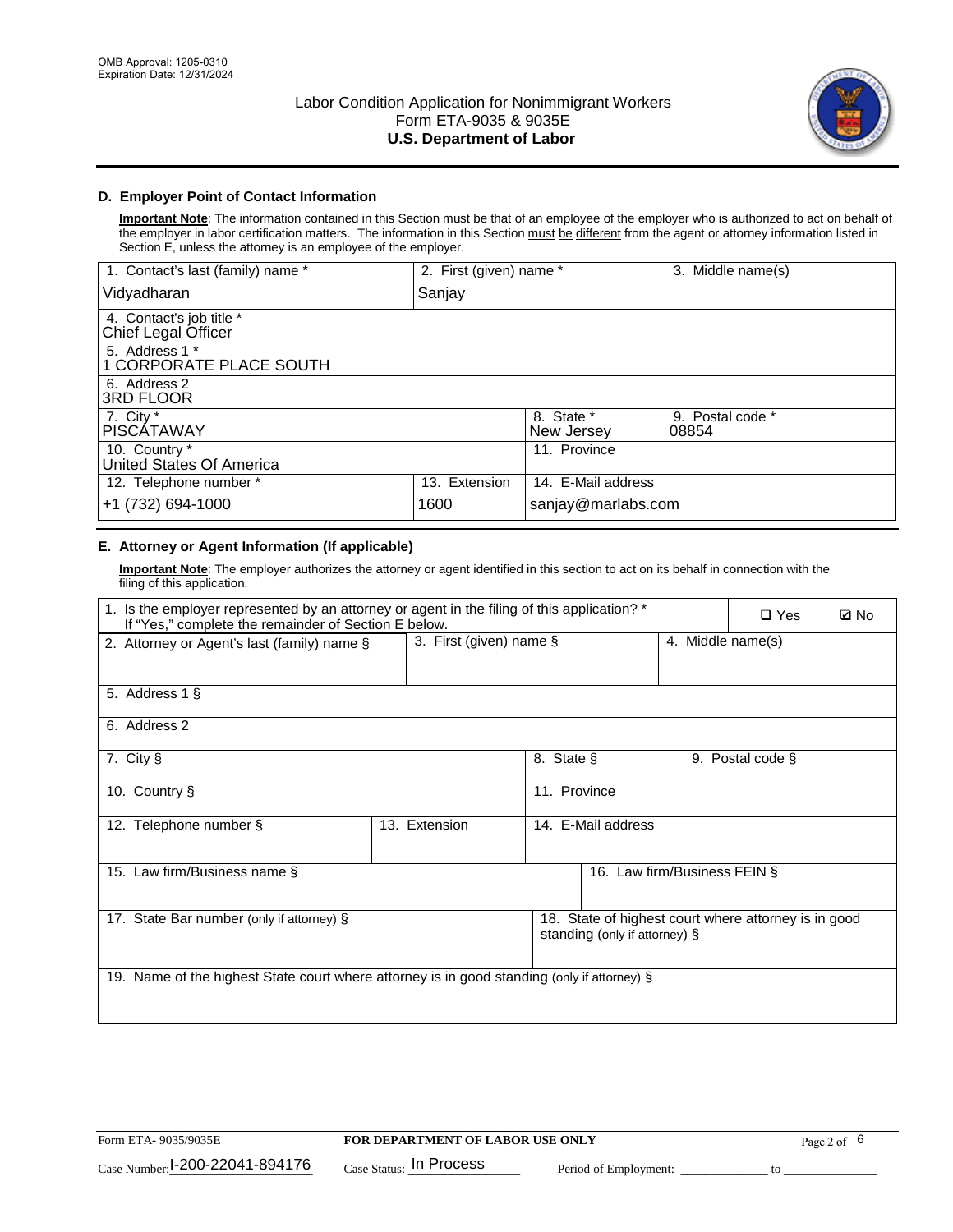

#### **F. Employment and Wage Information**

**Important Note**: The employer must define the intended place(s) of employment with as much geographic specificity as possible. Each intended place(s) of employment listed below must be the worksite or physical location where the work will actually be performed and cannot be a P.O. Box. The employer must identify all intended places of employment, including those of short duration, on the LCA. 20 CFR 655.730(c)(5). If the employer is submitting this form non-electronically and the work is expected to be performed in more than one location, an attachment must be submitted in order to complete this section. An employer has the option to use either a single Form ETA-9035/9035E or multiple forms to disclose all intended places of employment. If the employer has more than ten (10) intended places of employment at the time of filing this application, the employer must file as many additional LCAs as are necessary to list all intended places of employment. See the form instructions for further information about identifying all intended places of employment.

#### a.*Place of Employment Information* 1

| 1. Enter the estimated number of workers that will perform work at this place of employment under<br>the LCA.* |                                                                                                                                |  |                                          |                          | 1 |  |
|----------------------------------------------------------------------------------------------------------------|--------------------------------------------------------------------------------------------------------------------------------|--|------------------------------------------|--------------------------|---|--|
|                                                                                                                | 2. Indicate whether the worker(s) subject to this LCA will be placed with a secondary entity at this<br>place of employment. * |  |                                          |                          |   |  |
| 3. If "Yes" to question 2, provide the legal business name of the secondary entity. §                          |                                                                                                                                |  |                                          |                          |   |  |
|                                                                                                                | <b>Caliber Home Loans</b>                                                                                                      |  |                                          |                          |   |  |
|                                                                                                                | 4. Address 1 *<br>1525 South Belt Line Rd,                                                                                     |  |                                          |                          |   |  |
|                                                                                                                | 5. Address 2                                                                                                                   |  |                                          |                          |   |  |
| 6. City $*$<br>Coppell,                                                                                        |                                                                                                                                |  | 7. County *<br><b>Dallas</b>             |                          |   |  |
| Texas                                                                                                          | 8. State/District/Territory *                                                                                                  |  | 9. Postal code *<br>75019                |                          |   |  |
|                                                                                                                | 10. Wage Rate Paid to Nonimmigrant Workers *                                                                                   |  | 10a. Per: (Choose only one)*             |                          |   |  |
|                                                                                                                | From $\text{\$}$ 111200 00<br>To: $$$                                                                                          |  | □ Hour □ Week □ Bi-Weekly □ Month ☑ Year |                          |   |  |
|                                                                                                                | 11. Prevailing Wage Rate *                                                                                                     |  | 11a. Per: (Choose only one)*             |                          |   |  |
|                                                                                                                | 111176 00<br>$\mathcal{S}$                                                                                                     |  | □ Hour □ Week □ Bi-Weekly □ Month ☑ Year |                          |   |  |
|                                                                                                                | Questions 12-14. Identify the source used for the prevailing wage (PW) (check and fully complete only one): *                  |  |                                          |                          |   |  |
| 12.<br>$\Box$                                                                                                  | A Prevailing Wage Determination (PWD) issued by the Department of Labor                                                        |  |                                          | a. PWD tracking number § |   |  |
| 13.<br>$\blacktriangledown$                                                                                    | A PW obtained independently from the Occupational Employment Statistics (OES) Program                                          |  |                                          |                          |   |  |
|                                                                                                                | a. Wage Level (check one): §                                                                                                   |  |                                          | b. Source Year §         |   |  |
|                                                                                                                | ☑ Ⅲ<br>□⊪<br>$\Box$ IV<br>$\Box$ N/A<br>⊓⊥                                                                                     |  |                                          | 7/1/2021 - 6/30/2022     |   |  |
| 14.                                                                                                            | A PW obtained using another legitimate source (other than OES) or an independent authoritative source                          |  |                                          |                          |   |  |
|                                                                                                                | a. Source Type (check one): §<br>b. Source Year §<br>$\Box$ CBA<br>$\Box$ DBA<br>$\square$ SCA<br>$\Box$ Other/ PW Survey      |  |                                          |                          |   |  |
|                                                                                                                | c. If responded "Other/ PW Survey" in question 14.a, enter the name of the survey producer or publisher §                      |  |                                          |                          |   |  |
|                                                                                                                | d. If responded "Other/ PW Survey" in question 14.a, enter the title or name of the PW survey §                                |  |                                          |                          |   |  |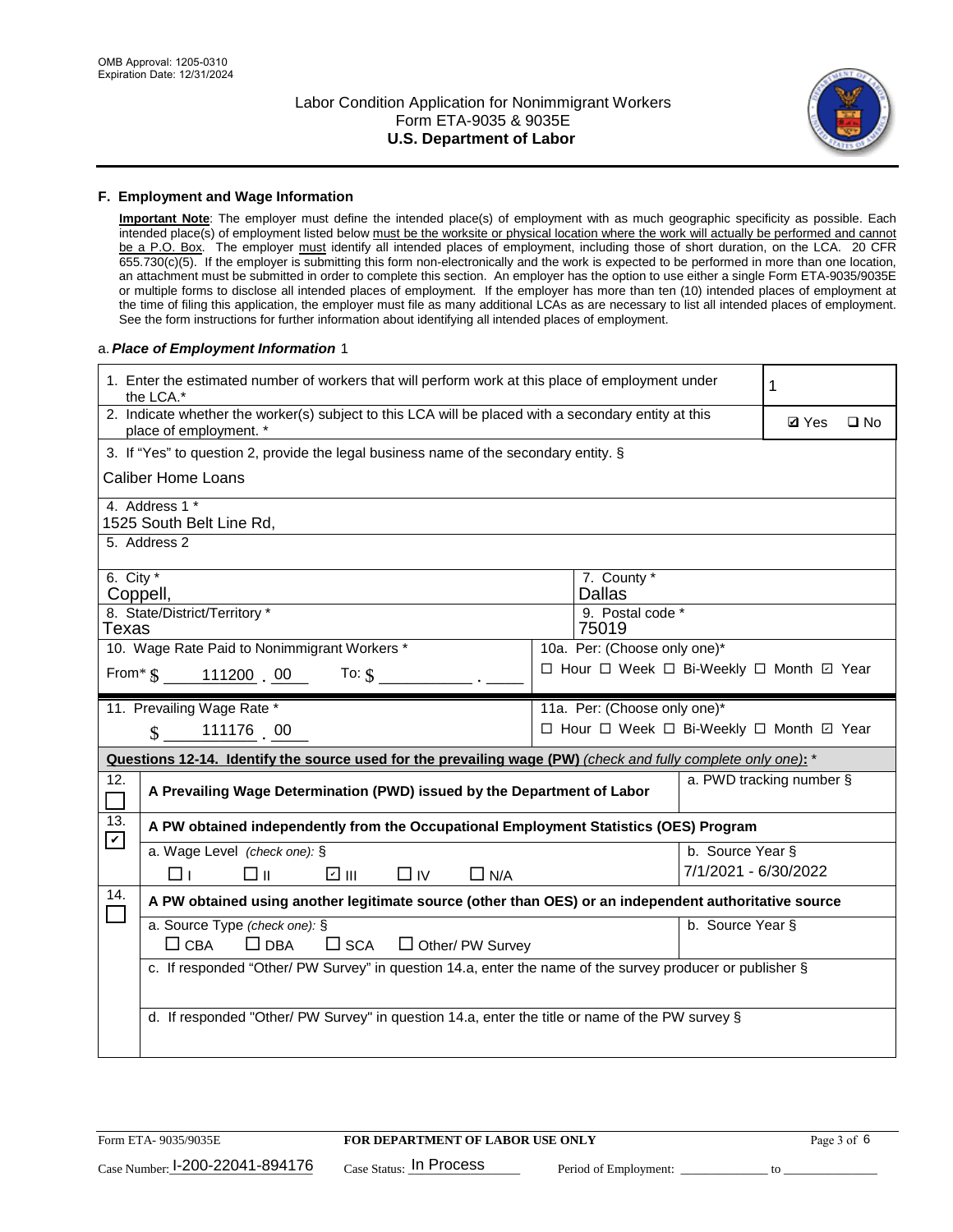

## **G. Employer Labor Condition Statements**

! *Important Note:* In order for your application to be processed, you MUST read Section G of the Form ETA-9035CP - General Instructions for the 9035 & 9035E under the heading "Employer Labor Condition Statements" and agree to all four (4) labor condition statements summarized below:

- (1) **Wages:** The employer shall pay nonimmigrant workers at least the prevailing wage or the employer's actual wage, whichever is higher, and pay for non-productive time. The employer shall offer nonimmigrant workers benefits and eligibility for benefits provided as compensation for services on the same basis as the employer offers to U.S. workers. The employer shall not make deductions to recoup a business expense(s) of the employer including attorney fees and other costs connected to the performance of H-1B, H-1B1, or E-3 program functions which are required to be performed by the employer. This includes expenses related to the preparation and filing of this LCA and related visa petition information. 20 CFR 655.731;
- (2) **Working Conditions:** The employer shall provide working conditions for nonimmigrants which will not adversely affect the working conditions of workers similarly employed. The employer's obligation regarding working conditions shall extend for the duration of the validity period of the certified LCA or the period during which the worker(s) working pursuant to this LCA is employed by the employer, whichever is longer. 20 CFR 655.732;
- (3) **Strike, Lockout, or Work Stoppage:** At the time of filing this LCA, the employer is not involved in a strike, lockout, or work stoppage in the course of a labor dispute in the occupational classification in the area(s) of intended employment. The employer will notify the Department of Labor within 3 days of the occurrence of a strike or lockout in the occupation, and in that event the LCA will not be used to support a petition filing with the U.S. Citizenship and Immigration Services (USCIS) until the DOL Employment and Training Administration (ETA) determines that the strike or lockout has ended. 20 CFR 655.733; and
- (4) **Notice:** Notice of the LCA filing was provided no more than 30 days before the filing of this LCA or will be provided on the day this LCA is filed to the bargaining representative in the occupation and area of intended employment, or if there is no bargaining representative, to workers in the occupation at the place(s) of employment either by electronic or physical posting. This notice was or will be posted for a total period of 10 days, except that if employees are provided individual direct notice by e-mail, notification need only be given once. A copy of the notice documentation will be maintained in the employer's public access file. A copy of this LCA will be provided to each nonimmigrant worker employed pursuant to the LCA. The employer shall, no later than the date the worker(s) report to work at the place(s) of employment, provide a signed copy of the certified LCA to the worker(s) working pursuant to this LCA. 20 CFR 655.734.

1. **I have read and agree to** Labor Condition Statements 1, 2, 3, and 4 above and as fully explained in Section G of the Form ETA-9035CP – General Instructions for the 9035 & 9035E and the Department's regulations at 20 CFR 655 Subpart H. \*

**Ø**Yes ロNo

### **H. Additional Employer Labor Condition Statements –H-1B Employers ONLY**

!**Important Note***:* In order for your H-1B application to be processed, you MUST read Section H – Subsection 1 of the Form ETA 9035CP – General Instructions for the 9035 & 9035E under the heading "Additional Employer Labor Condition Statements" and answer the questions below.

#### *a. Subsection 1*

| 1. At the time of filing this LCA, is the employer H-1B dependent? §                                                                                                                                                                                            |  |  | $\square$ No |              |
|-----------------------------------------------------------------------------------------------------------------------------------------------------------------------------------------------------------------------------------------------------------------|--|--|--------------|--------------|
| 2. At the time of filing this LCA, is the employer a willful violator? $\S$                                                                                                                                                                                     |  |  | ⊡ No         |              |
| 3. If "Yes" is marked in questions H.1 and/or H.2, you must answer "Yes" or "No" regarding<br>whether the employer will use this application ONLY to support H-1B petitions or extensions of<br>status for exempt H-1B nonimmigrant workers? §                  |  |  | $\Box$ No    |              |
| 4. If "Yes" is marked in question H.3, identify the statutory basis for the<br>■ \$60,000 or higher annual wage<br>exemption of the H-1B nonimmigrant workers associated with this<br>□ Master's Degree or higher in related specialty<br>$\Box$ Both<br>LCA. § |  |  |              |              |
| H-1B Dependent or Willful Violator Employers -Master's Degree or Higher Exemptions ONLY                                                                                                                                                                         |  |  |              |              |
| 5. Indicate whether a completed Appendix A is attached to this LCA covering any H-1B<br>nonimmigrant worker for whom the statutory exemption will be based <b>ONLY</b> on attainment of a<br>Master's Degree or higher in related specialty. §                  |  |  | ⊡ No         | <b>Q</b> N/A |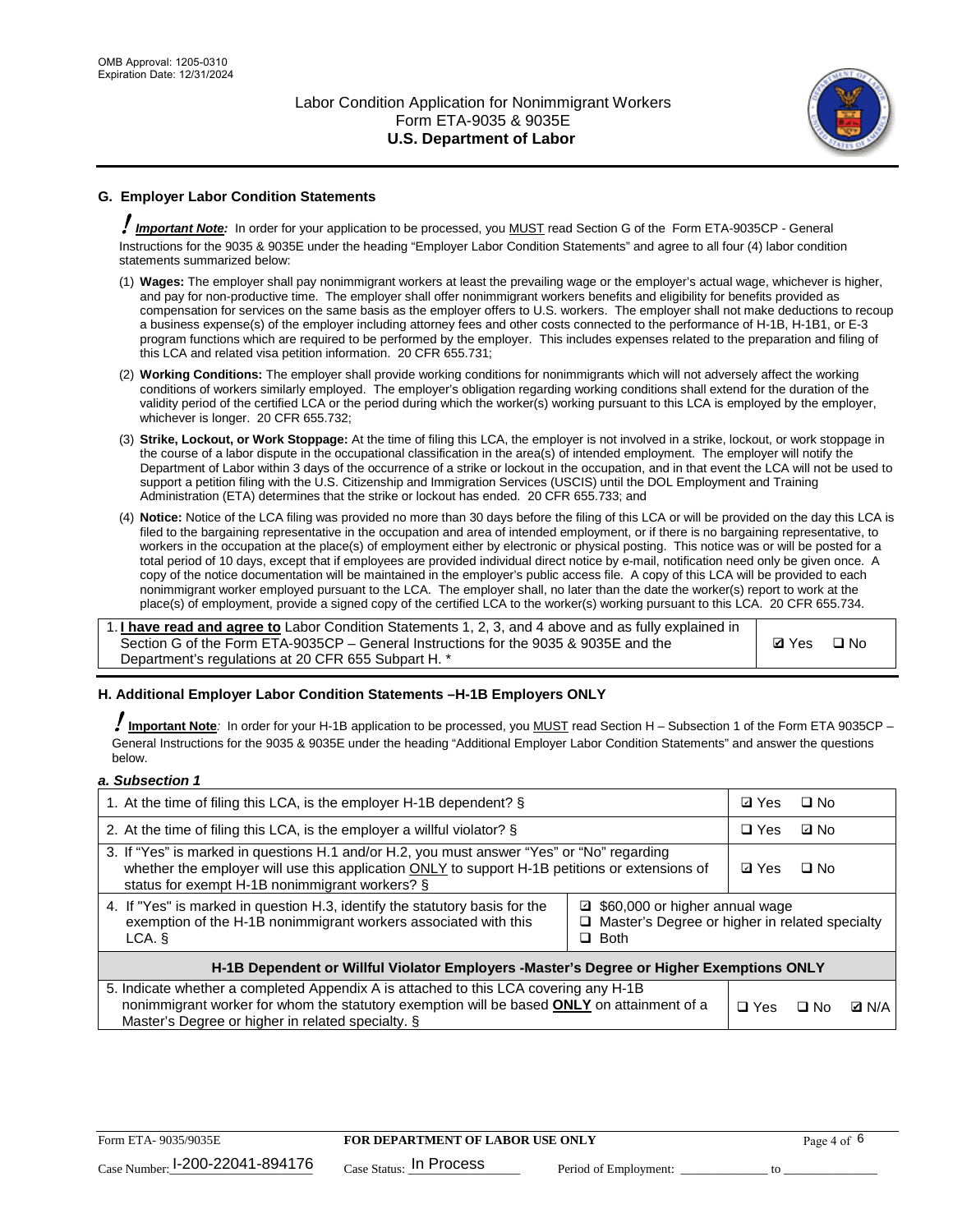

**If you marked "Yes" to questions H.a.1 (H-1B dependent) and/or H.a.2 (H-1B willful violator) and "No" to question H.a.3 (exempt H-1B nonimmigrant workers), you MUST read Section H – Subsection 2 of the Form ETA 9035CP – General Instructions for the 9035 & 9035E under the heading "Additional Employer Labor Condition Statements" and indicate your agreement to all three (3) additional statements summarized below.**

#### *b. Subsection 2*

- A. **Displacement:** An H-1B dependent or willful violator employer is prohibited from displacing a U.S. worker in its own workforce within the period beginning 90 days before and ending 90 days after the date of filing of the visa petition. 20 CFR 655.738(c);
- B. **Secondary Displacement:** An H-1B dependent or willful violator employer is prohibited from placing an H-1B nonimmigrant worker(s) with another/secondary employer where there are indicia of an employment relationship between the nonimmigrant worker(s) and that other/secondary employer (thus possibly affecting the jobs of U.S. workers employed by that other employer), unless and until the employer subject to this LCA makes the inquiries and/or receives the information set forth in 20 CFR 655.738(d)(5) concerning that other/secondary employer's displacement of similarly employed U.S. workers in its workforce within the period beginning 90 days before and ending 90 days after the date of such placement. 20 CFR 655.738(d). Even if the required inquiry of the secondary employer is made, the H-1B dependent or willful violator employer will be subject to a finding of a violation of the secondary displacement prohibition if the secondary employer, in fact, displaces any U.S. worker(s) during the applicable time period; and
- C. **Recruitment and Hiring:** Prior to filing this LCA or any petition or request for extension of status for nonimmigrant worker(s) supported by this LCA, the H-1B dependent or willful violator employer must take good faith steps to recruit U.S. workers for the job(s) using procedures that meet industry-wide standards and offer compensation that is at least as great as the required wage to be paid to the nonimmigrant worker(s) pursuant to 20 CFR 655.731(a). The employer must offer the job(s) to any U.S. worker who applies and is equally or better qualified for the job than the nonimmigrant worker. 20 CFR 655.739.

| 6. I have read and agree to Additional Employer Labor Condition Statements A, B, and C above and |       |           |
|--------------------------------------------------------------------------------------------------|-------|-----------|
| as fully explained in Section H – Subsections 1 and 2 of the Form ETA 9035CP – General           | □ Yes | $\Box$ No |
| Instructions for the 9035 & 9035E and the Department's regulations at 20 CFR 655 Subpart H. §    |       |           |

### **I. Public Disclosure Information**

! **Important Note***:* You must select one or both of the options listed in this Section.

**sqrt** Employer's principal place of business □ Place of employment

### **J. Notice of Obligations**

A. Upon receipt of the certified LCA, the employer must take the following actions:

- o Print and sign a hard copy of the LCA if filing electronically (20 CFR 655.730(c)(3));<br>
Maintain the original signed and certified LCA in the employer's files (20 CFR 655.7
- Maintain the original signed and certified LCA in the employer's files (20 CFR 655.705(c)(2); 20 CFR 655.730(c)(3); and 20 CFR 655.760); and
- o Make a copy of the LCA, as well as necessary supporting documentation required by the Department of Labor regulations, available for public examination in a public access file at the employer's principal place of business in the U.S. or at the place of employment within one working day after the date on which the LCA is filed with the Department of Labor (20 CFR 655.705(c)(2) and 20 CFR 655.760).
- B. The employer must develop sufficient documentation to meet its burden of proof with respect to the validity of the statements made in its LCA and the accuracy of information provided, in the event that such statement or information is challenged (20 CFR 655.705(c)(5) and 20 CFR 655.700(d)(4)(iv)).
- C. The employer must make this LCA, supporting documentation, and other records available to officials of the Department of Labor upon request during any investigation under the Immigration and Nationality Act (20 CFR 655.760 and 20 CFR Subpart I).

*I declare under penalty of perjury that I have read and reviewed this application and that to the best of my knowledge, the*  information contained therein is true and accurate. I understand that to knowingly furnish materially false information in the *preparation of this form and any supplement thereto or to aid, abet, or counsel another to do so is a federal offense punishable by fines, imprisonment, or both (18 U.S.C. 2, 1001,1546,1621).*

| 1. Last (family) name of hiring or designated official *   2. First (given) name of hiring or designated official *   3. Middle initial §<br>Vidyadharan | Saniav           |  |
|----------------------------------------------------------------------------------------------------------------------------------------------------------|------------------|--|
| 4. Hiring or designated official title *<br>Chief Legal Officer                                                                                          |                  |  |
| 5. Signature *                                                                                                                                           | 6. Date signed * |  |

| Form ETA-9035/9035E                         | <b>FOR DEPARTMENT OF LABOR USE ONLY</b> |                       |  |
|---------------------------------------------|-----------------------------------------|-----------------------|--|
| $_{\text{Case Number:}}$ I-200-22041-894176 | $_{\text{Case Status:}}$ In Process     | Period of Employment: |  |